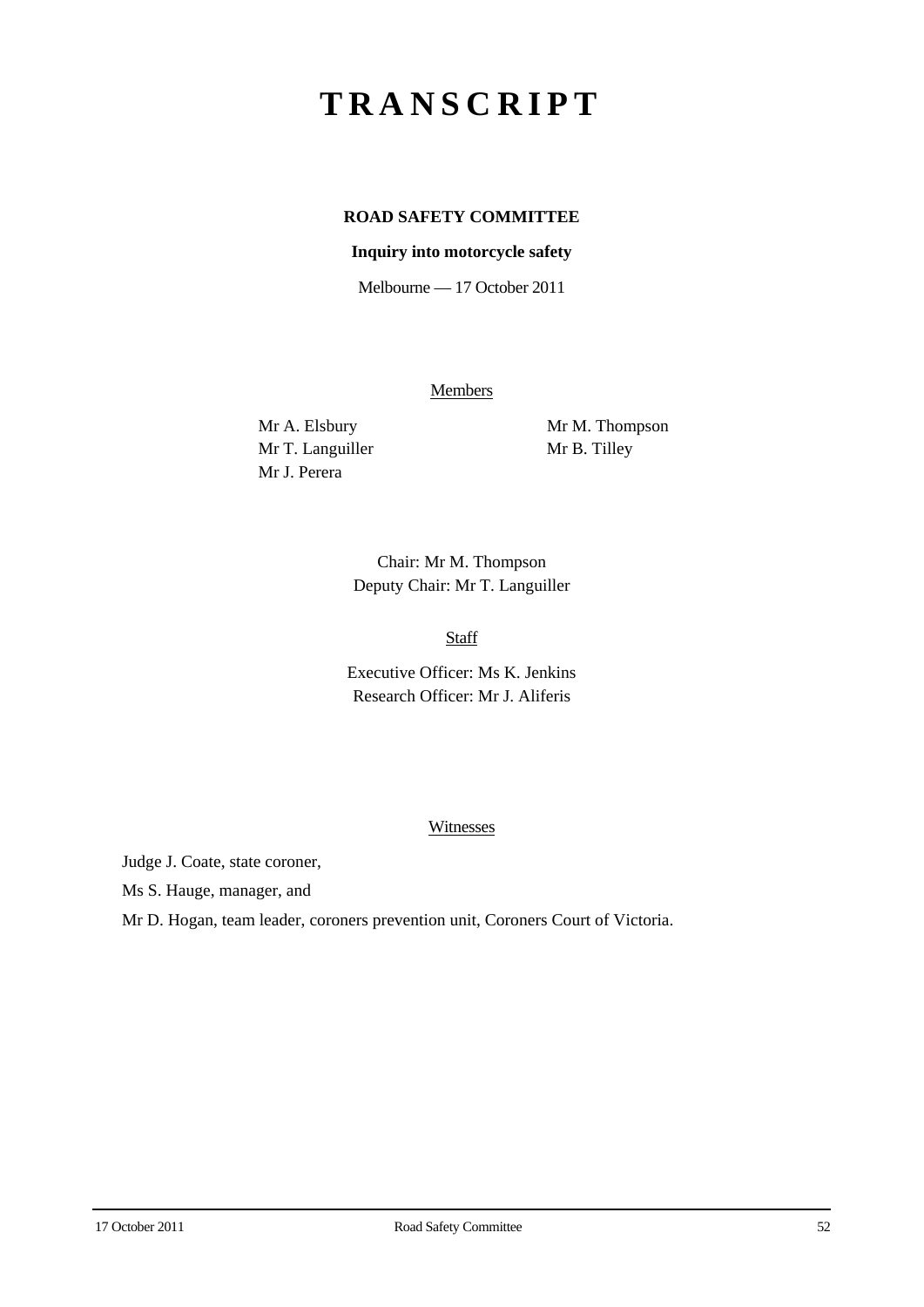**The CHAIR** — Welcome to the public hearings of the Road Safety Committee's inquiry into motorcycle safety. The committee has received some 68 written submissions, and we are very pleased to have a number of the people who have made submissions speak to them or give viva voce evidence on a range of issues. The purpose of the hearings is to gain further evidence from selected witnesses that might assist the committee with its inquiry into motorcycle safety and reducing the incidence of death and injury. We thank you for attending.

There are a number of people who may have recording devices or telephones. We would ask them to turn them off. Hansard will be the only method of material being recorded. You are reminded that anything you say or publish before the committee today is protected by parliamentary privilege. However, statements made outside of this room do not have that benefit of privilege. I would also remind people to try to keep noise to a minimum. That will assist the work of Hansard, as they are recording the proceedings.

With those words of preamble, I would like to welcome the state coroner, Judge Jennifer Coate. Thank you for your time here today together with Mr David Hogan and Samantha Hauge. We invite you to speak to us, and we will then have the opportunity to ask questions later on.

**Judge COATE** — Let me start by saying thank you for inviting us to attend. We are really delighted to be here and have the opportunity to hopefully engage in a discussion rather than a lecture. What I propose to do is just spend a few minutes introducing the jurisdiction of the Coroners Court of Victoria to you, and then I am going to hand over to David Hogan, who is a team leader inside the coroners prevention unit. He is going to speak to the terms of reference and address what we can assist you with in terms of the terms of reference and then give you the opportunity to ask us any questions. Samantha Hauge to my right is the manager of our coroners prevention unit, and as I have indicated to you, David Hogan is a team leader inside the prevention unit.

Just very briefly, the function of the Coroners Court of Victoria is to independently investigate what are called 'reportable deaths'. I will come back to that in a moment. Our function is to do three things in that investigation, or four, I suppose: independently investigate, establish the identity of a deceased person, their medical cause of death, and then the circumstances in which they have died. That really is most often the focus of the work that we do — the circumstances in which the death has occurred. Why do we do that? We do that to contribute to any reduction we can achieve in preventable deaths, and of course that is where our minds meet, no doubt, in terms of this inquiry. And also we aim to promote public health and safety and the administration of justice in the context of those investigations in which we are involved.

In regard to a reportable death, I will not go through the entire list. Obviously for our purposes today a death that occurs as a result of accident or injury is a death reportable to the coroner. So obviously for motorcycle deaths that occur in Victoria, either the cause of death or the consequences of that will be deaths that are reported to the coroner.

Our investigations are conducted generally in the first instance by members of Victoria Police. It may be the major collision investigation unit if it is a multiple fatality, if it is a fatality that involves one of the emergency services or indeed if it is a fatality that involves police, as in a police pursuit. But primarily they are our investigators: Victoria Police and the major collision unit. Then the members of the coroners prevention unit will, back inside our court, assist the coroners in their investigations, gathering information for the larger purposes of the promotion of public health and safety, and you will hear about that in just a moment.

The coroners prevention unit was commenced in 2008, but I think it would be fair to say it really started to effectively be operational in the wake of the new act, which became operational on 1 November 2009. The role of the prevention unit is to assist coroners in their public health and safety role. Coroners are all lawyers, so we do not come with any specialised training in public health and safety or epidemiology or aircraft engineering or all of the other areas of expertise.

**The CHAIR** — You are limiting the skills of your profession!

**Judge COATE** — That's it! So that is the reason the initiative of the creation of the coroners prevention unit has added such a terrific dimension to the work that we are able to do. That has been part of the package. Also with the change in legislation that has meant now that with any recommendation that a coroner makes as a result of an inquiry, be it with inquest or without, it is mandatory for the body that is the recipient of the inquiry to respond in writing to that coroner's recommendation. That is a very new initiative post 1 November 2009,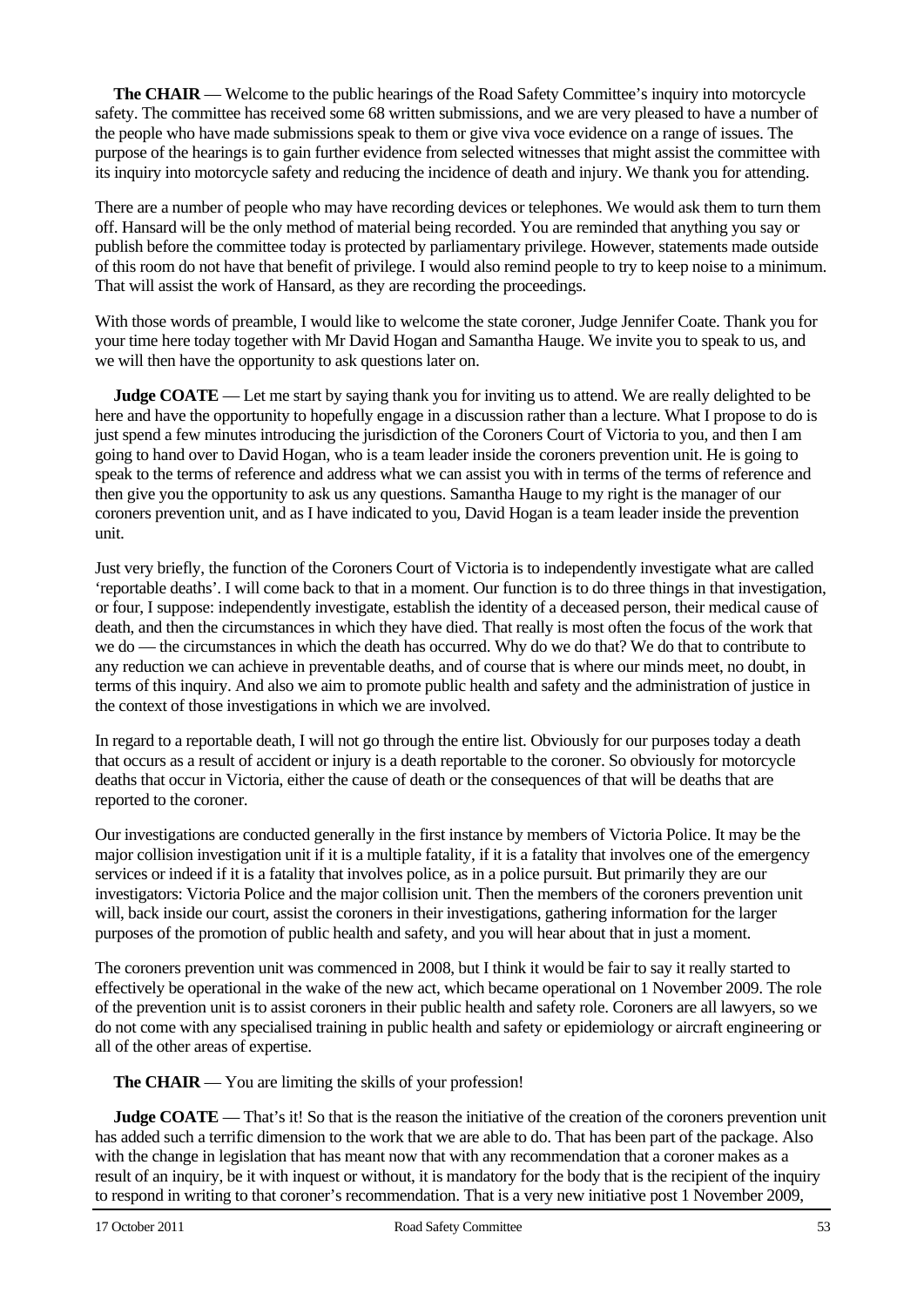and I suppose we are just starting to see that develop now as a body of work. David will speak to you a little bit about that as we go through.

I am going to hand over to David now, who as I said is going to address the actual terms of reference.

**Mr HOGAN** — Thanks, Your Honour. We thought we would just make a few points addressing each of the terms of reference to base our discussion later on about the details that we have provided.

Starting with the first term of reference, the trends over time and the crash types, including on-road and off-road crashes and different levels of breakdown for rural/urban, experience levels et cetera, the Coroners Court does not maintain a database of sufficient detail to examine these trends on a systematic sort of basis. We rely on the road safety agencies basically for such information. We have developed a database which holds all data of reported deaths, including motorcyclist deaths in Victoria. This database includes items such as what you would expect around age, sex, residential and incident suburb, the intent and the mechanism of injury. But because the number of causes of death we have in the court are so broad, there are simply not the resources to systematically code for all sorts of risk factors around different causes of death.

The information on rural/urban location, rider experience and motorcycle type is typically determined by coroners on a case-by-case basis as a part of their investigation. Determining whether a crash occurred at an on-road or off-road location is a bit more complex, so the criterion for inclusion in the road toll — so an on-road death — is that the incident must have occurred on a public road. The court works closely with and has had observer status on the fatality review panel, and the court assists the panel in assessing deaths for inclusion in the official road toll through the provision of coronial information.

The Coroners Court can also utilise the National Coroners Information System, which is a national database containing coroner-reported deaths.

In terms of the second term of reference, the changing face of motorcycling and in particular patterns of motorcycle usage, because coroners predominantly investigate motorcycle deaths on a case-by-case basis, it is difficult therefore for individual coroners to identify changes or patterns over time, although one of the jobs, I guess, of the coroners prevention unit is to stay abreast of these sorts of issues, current strategies and current policies to make sure that we can provide that information to investigating coroners where required.

In relation to the third term of reference, the attitudes of riders to safety and risk-taking, including drugs, alcohol, speed, the use of protective clothing and fatigue, individual coroners may have explored these issues as a part of their investigations. The coroners prevention unit examined all recommendations made by Victorian coroners between 2000 and September 2011. Coroners made recommendations in relation to 23 fatal motorcycle crashes. Five of these occurred off-road.

In relation to the risk-taking sort of area, in three crashes recommendations were made for site-specific improvements to reduce the speed limit or to deter speeding motorists. No recommendations were made by a coroner in regard to drugs and alcohol, protective clothing or fatigue in relation to motorcycle deaths. Aside from these formal recommendations, coroners may also make comment in connection with a death and may direct that a copy of their finding be forwarded to relevant agencies for their information.

In terms of the fourth point of reference, riders' and drivers' attitudes to each other, the court considers that it is unable to comment on this, although individual coroners may have considered that issue. Of the 23 fatal motorcycle crashes resulting in recommendations, none of them related to rider and driver attitudes towards each other.

On the fifth term of reference, responsibilities for improving the safety of off-road riders, the term 'off-road' appears to be used quite loosely. It is understood that in theory off-road riding can also occur on-road because a proportion of forest trail networks in Victoria are actually classified as public roads.

The safety of motorcycle riding in off-road settings is an issue that has been subject to particular attention by coroners recently. The coroners prevention unit has provided assistance to coroners in three separate investigations but each concerned different settings in terms of off-road motorcycling. It is evident that off-road motorcycling is a diverse activity and may take various forms. The main groups that we as a court have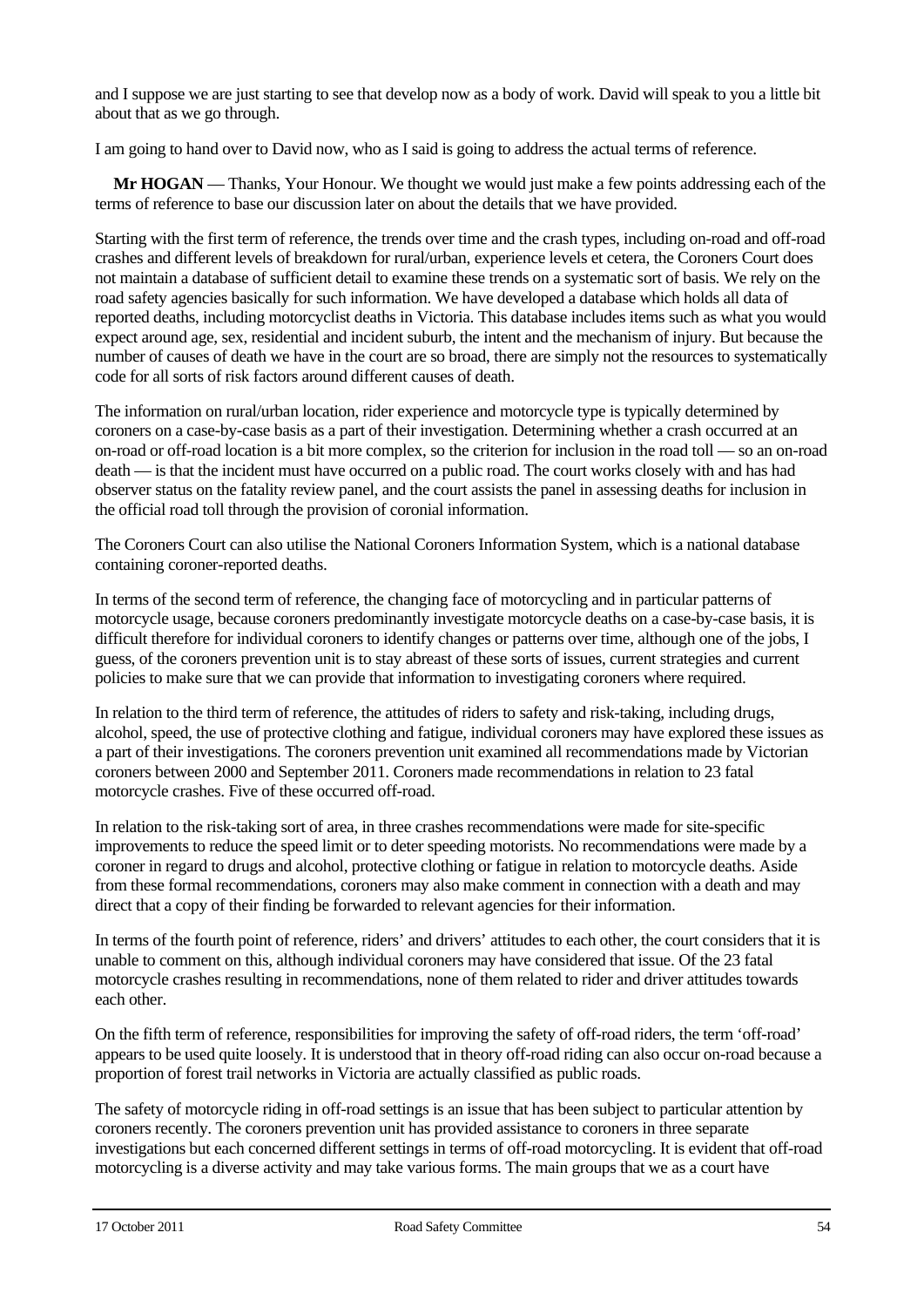examined are trail bike riding in areas such as forests, parks and bushland; riding on private property for work or leisure; and riding on official tracks and venues used for sport or leisure.

Between 2000 and 2010 the coroners prevention unit identified 68 off-road motorcyclist deaths in Victoria. About half of these deaths — exactly half actually, 34 — concerned trail bike riders in forest, park or bush settings. VicRoads has advised the CPU that 20 of the 34 trail bike rider deaths were counted in the official road toll because the deaths occurred on what were declared as public roads. The non-fatal injury toll associated with off-road riding is also significant, as identified by the recent Victorian Auditor-General's Office report.

It is evident that there is no lead agency responsible for addressing off-road motorcycling in Victoria. The diversity of off-road motorcycling appears to complicate the issue of identifying those agencies that are best placed to respond. A collaborative approach would certainly be beneficial to draw on the knowledge and expertise of various stakeholders. Trail bike riding appears to be one particular area requiring further scrutiny in that regard.

Coroners have made recent recommendations in response to this issue, including that the Department of Health establish a Victorian injury prevention strategy and place off-road motorcycling as a priority, and that VicRoads establish a subcommittee of the then Victorian Motorcycling Advisory Council to address the issue of off-road motorcycling. This recommendation was also repeated by another coroner. It was the intent through that recommendation that that subcommittee would contain the relevant members and agencies that would be able to contribute to the safety of off-road motorcycling in Victoria.

The Coroners Court of Victoria has been advised that the Department of Health has released the Victorian Public Health and Wellbeing Plan 2011–2015, with injury prevention listed as a key priority area. The plan provides the opportunity to coordinate injury prevention in line with statewide prevention and population health goals. It is the understanding of the court that the Department of Health at the moment is establishing what those injury prevention priorities and actions will be across the board.

The Victorian Motorcycle Advisory Council has since been replaced by the Motorcycle Advisory Group, which reports directly to VicRoads. The court at the moment is unaware essentially of their involvement or proposed involvement in off-road riding at this time.

For term of reference (f), the efficiency and effectiveness of the accredited provider scheme in the delivery and administration of motorcycle licensing, the Coroners Court is aware of the general debate regarding the adequacy of the current motorcycle licensing system in Victoria but is not able to specifically comment on the subject of the accredited training and test provider schemes as such. The court is aware that VicRoads released a discussion paper in 2010 on options for improving the graduated licensing system for motorcyclists in Victoria. The court is supportive of improvements to the motorcycle licensing system to better equip novice riders with sufficient knowledge and skills to minimise their risk of future injury.

For term of reference (g), countermeasures used in Victoria, Australia and other comparable overseas jurisdictions, the Coroners Court relies on the road safety agencies to inform coronial investigations and to advise on promising countermeasures available to reduce motorcyclists' injuries. The coroners prevention unit is also designed to support coroners by bringing to their attention available countermeasures.

The coroners prevention unit examined all recommendations made to Victorian coroners between 2000 and September 2011, and there were 18 recommendations made in relation to off-road crashes by Victorian coroners. In 11 crashes recommendations were directed at site-specific improvements to the road environment. There were no coronial recommendations made in relation to behavioural change programs. There were no coronial recommendations made in relation to the design and technology of motorcycles. No coronial recommendations were made in relation to protective gear. In two crashes recommendations were directed at the licensing system. The coroners called for power-to-weight ratio restrictions for learner and probationary riders and compulsory defensive riding courses upon graduating from the probationary period prior to being able to ride larger, more powerful bikes.

Recommendations have also been made in two deaths in relation to improving emergency response times at particular sites. Those recommendations have involved details such as emergency markers being in place so that they can identify where incidents occur, adequacy of mobile phone systems in rural areas, the provision of roadside telephones, and in one instance provision of a helicopter landing site in the immediate area.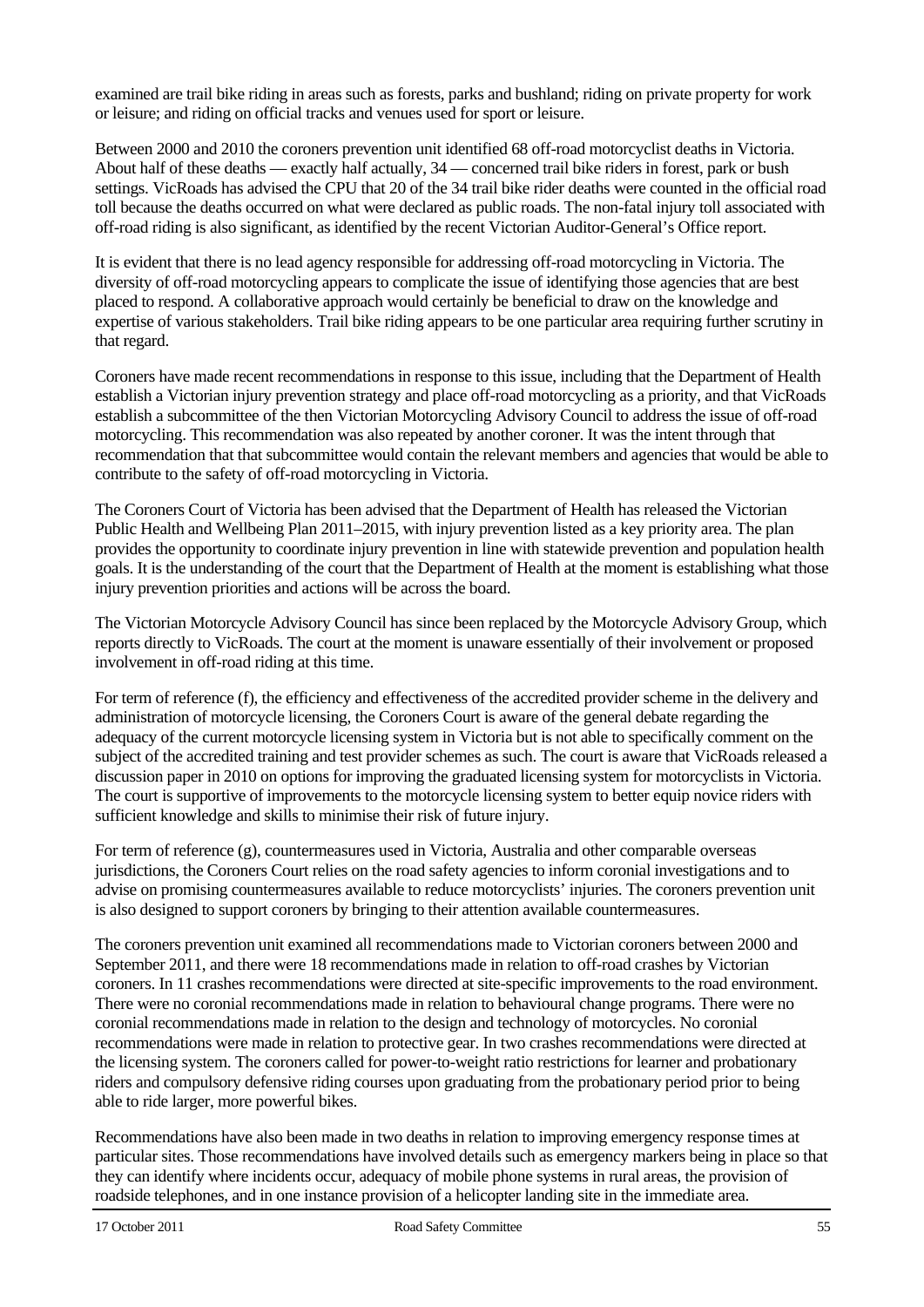For term of reference (h), new initiatives to reduce motorcycle crashes and injuries, the court is not able to comment on new initiatives in the motorcycling safety field, although Victorian coroners certainly welcome information on new initiatives to inform their investigations. Perhaps off-road motorcycling, which accounts for a considerable proportion of all injuries but receives minimal attention, is one area that could benefit from further action.

As to term of reference (i), the appropriateness of the TAC premium for motorcyclists, all motorcyclists in Victoria must pay a TAC premium as part of their vehicle registration. We are not able to provide any additional comment on that, nor have any coronial recommendations been made in that regard.

For term of reference (j), the effectiveness of the motorcycle safety levy, again we are not able to provide any specific comment on this. The court is aware of a call for the safety levy to apply to motorcycle licences rather than vehicle registrations in an effort to address the safety of returning riders, such as those who return to riding after a considerable period of non-riding. This measure would require motorcycle licences to be separate from car licences. A safety levy attached to the licence may then deter riders from retaining their licence despite not riding. Upon returning they would then be required to undergo a licence test. However, this has not been specifically considered by a Victorian coroner to our knowledge.

On term of reference (k), the ways government can work with non-government stakeholders to achieve motorcycle safety outcomes, coroners regularly seek input from relevant stakeholders as part of their investigations, particularly those who may be impacted by those recommendations. Close working relationships between agencies are certainly important in progressing road safety in Victoria. As an example, the coroners prevention unit undertook a systematic review of deaths investigated by coroners over 11 Christmas holiday periods. This review was initiated at the request of Victoria Police to support their ongoing efforts in reducing the number of fatal crashes. The court worked closely with Victoria Police, VicRoads, MUARC — the Monash University Accident Research Centre — and the TAC throughout this review. The coroners prevention unit continues to have ongoing discussions with Victoria Police in relation to motorcycle safety. Consideration was given to undertaking a systematic review of all motorcyclist fatalities in Victoria similar to the Christmas holiday road toll review; however, given the current parliamentary inquiry, a decision was made to await the outcome of the final report by the Road Safety Committee prior to dedicating resources to such a review.

The Coroners Court is also represented in a driveway safety committee, a statewide group that was formed in response to a series of child run-over deaths in driveways. The success of this committee is a further example of the benefits to be gained through stakeholder collaborations and drawing on the experience and expertise of others to achieve a shared objective.

In terms of final comments, coroners serve a unique and important public health and safety role by independently investigating deaths in Victoria. Coroners are able to make recommendations where necessary in an effort to reduce the incidence of future death and injury. Between 2000 and September 2011 coroners have made recommendations in relation to 23 fatal motorcycle crashes. A total of 36 individual recommendations were made.

Off-road motorcycle riding, and in particular trail bike riding on public land, appears to be an emerging area of concern that would benefit from further attention. The diversity of off-road motorcycling has complicated the issue of identifying the agencies best placed to respond. Responsibilities could be divided across the main off-road riding settings. A collaborative approach may also be beneficial to draw on the knowledge and expertise of various stakeholders.

**Judge COATE** — Chair, we have copies of the notes David was using to do his presentation. To assist the members on the inquiry we are happy to leave all of you copies of those notes.

**The CHAIR** — Thank you, Judge Coate, we would be pleased to take delivery of those notes. One copy for the executive officer would be of great help. We have a number of questions that we would like to raise with you. The first question will be from my colleague Mr Languiller.

**Mr LANGUILLER** — Thank you, Judge. Thank you all for your submissions; they were useful. The committee notes that some coroners make specific recommendations in relation to motorcycle fatalities. What happens to these recommendations? Are they followed up on?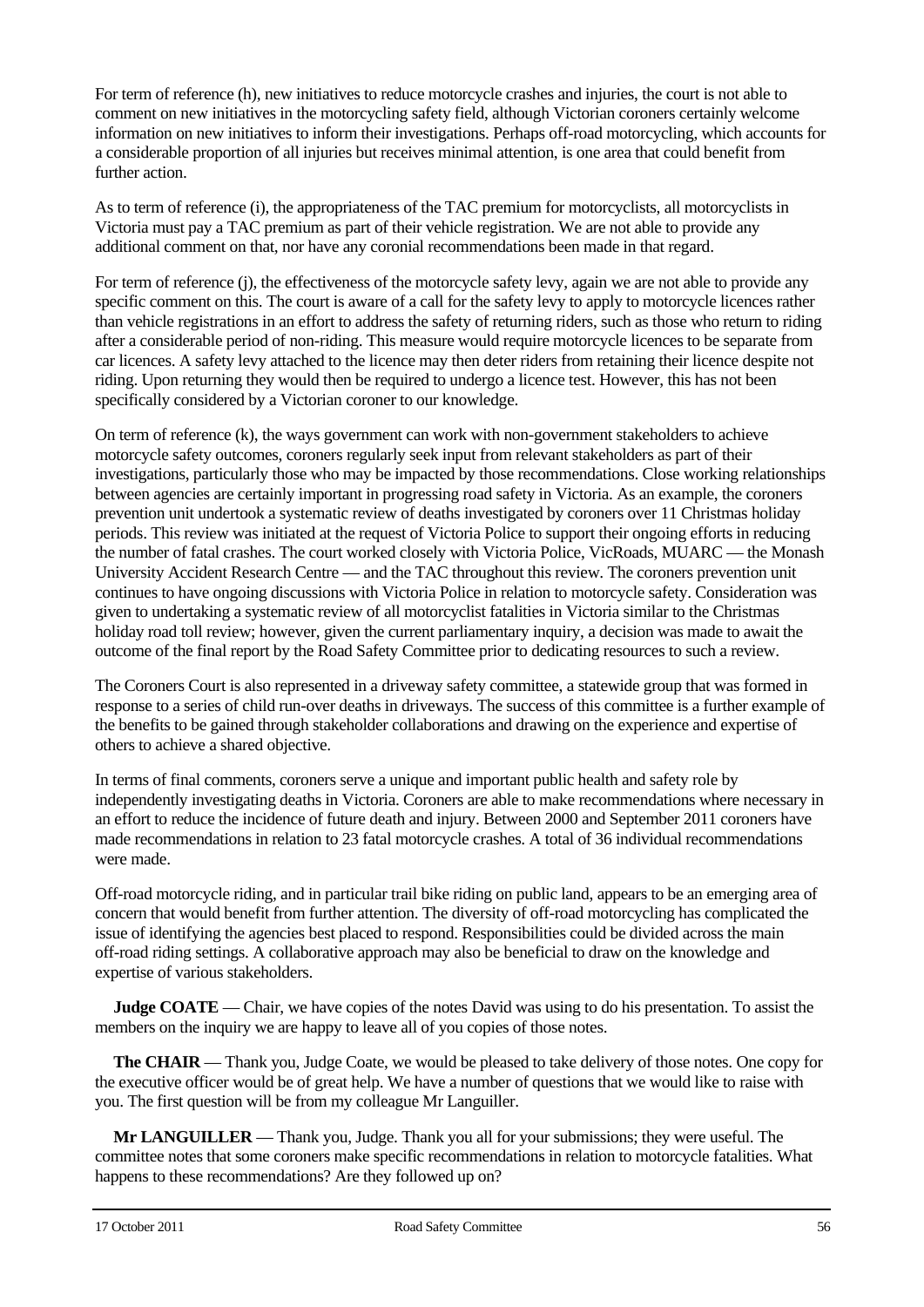I wish to refer to your submission and the record of investigation by Coroner Andrew Thomas Capell into the death of Cody Joshua Williams. I note the recommendation, and if I may I will read it in order to make sure that the record has it clearly. This relates to the inquest of 23 June 2009, and I quote:

Given the recommendations made in the Monash University report and in the Royal Children's Hospital report and given the tragic death of Cody I urge consideration of the introduction of some regulation that will ensure that children under a certain age cannot ride a motorcycle off-road until a certain level of competency/hazard appreciation has been achieved. This could be achieved through a membership of a recognised motorcycle club with supervision of club members and coaches in a controlled environment.

He continues further, and this is dated 23 June 2009. I wonder if you can comment on that?

**Judge COATE** — Comment upon?

**Mr LANGUILLER** — You make recommendations — —

**Judge COATE** — Yes, what happens to them.

**Mr LANGUILLER** — In this case in 2009. What actually happened? Did you follow that up? Has there been any outcome? You have written to agencies, you have made recommendations. We would be interested in knowing, first of all, if your recommendations have been taken on, and whether you have followed them up, if I may ask with respect.

**Judge COATE** — Perhaps I will take that on. Our jobs are to investigate the circumstances surrounding the death, as I indicated, make findings of fact about the circumstances in which the death occurred, and then make any comments or recommendations about public health and safety that arise from the investigation. The new legislative framework that we work in now gives us a capacity to publish on our website our recommendations and mandates the entity who is the recipient of our recommendations. They must respond to us in writing within three months. That is a legislative requirement that is new. A, we are not resourced to follow up what they do or do not do; but B, we would have to be careful about taking on the responsibility to actually enforce our orders, just like any other court. A court makes a finding, it makes an order — it does not then go out and enforce the order.

The previous government, which was responsible for this new act, made a number of investigations into whether or not it should be mandatory to implement a recommendation of the coroner and decided that they would not make it mandatory to implement the recommendation, rather mandatory that there be a response to it and we publish it. I think the thinking behind it was that the public pressure of having your response published on the court's website would create sufficient impetus to ensure that the body responsible would be held to account.

**Mr LANGUILLER** — For the purpose of being clear procedurally — I am not legally trained, so I do not  $k$ now — —

**Judge COATE** — That is okay.

**Mr LANGUILLER** — So your coroner makes a recommendation — —

**Judge COATE** — Yes.

**Mr LANGUILLER** — Who would that recommendation be sent to?

**Judge COATE** — That is where our prevention unit comes to the fore, so we rely on their expertise to tell us who the appropriate body is to help us identify. The appropriate body will use again the expertise of the prevention unit to frame that recommendation into public health language rather than lawyer's language, so we are endeavouring to be as targeted as we can to the body who is the recipient of our recommendation.

**Mr LANGUILLER** — If I may further, in this particular case what was the case? Was it referred on to a minister presumably, or you cannot comment?

**Judge COATE** — I cannot tell you about the particular case.

**Mr LANGUILLER** — So you would not know whether it was responded to either?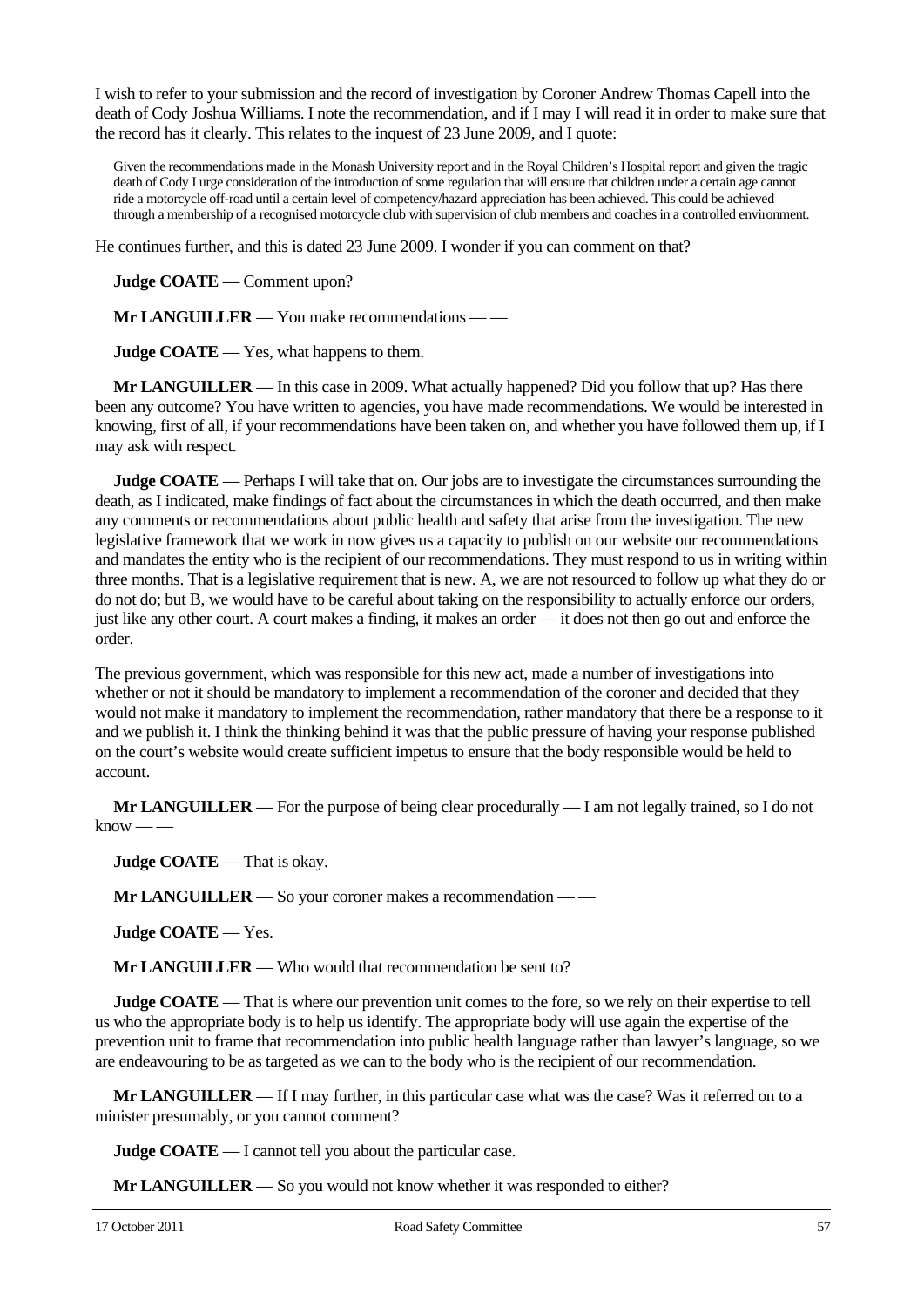**Judge COATE** — It was a regional coroner, so no. We do not monitor all of the findings of the court. I could certainly find it for you.

**Mr LANGUILLER** — If you could.

**Judge COATE** — I am very happy to do that.

**Mr LANGUILLER** — Just as a case study it would be interesting to know what has actually happened in terms of whether a recommendation is made, who is it made to and where that recommendation was made was it followed up on — just procedurally, if you could.

**Judge COATE** — If it was formalised into a recommendation post 1 November 2009, you will be able to get onto our website and have a look yourself at what response came in, because part of what was — —

**Ms HAUGE** — This was pre 1 November.

**Judge COATE** — Was it? I thought you said it was June 2009.

**The CHAIR** — Andrew Capell was June 2009, which would be pre that reporting requirement.

**Judge COATE** — Sorry, yes.

**The CHAIR** — Perhaps to this issue of a recommendation that has not necessarily been followed through or responded to specifically, which might be a relevant point to note, and whether there are any earlier coroners recommendations that have been passed on but not necessarily been the beneficiary of a post-November 2009 response might also be something of interest.

**Judge COATE** — We would be happy to assist you with those recommendations that you have heard David refer to — the number of recommendations for that work that was done inside the prevention unit from January 2000 through to 2010.

**The CHAIR** — Yes. I think it would be interesting.

**Judge COATE** — If you would like to collect those.

**Mr LANGUILLER** — Yes. If I may just clarify the intent of my question, it is that of course the committee values your recommendations and your work and the committee would certainly be interested in knowing whichever agency is relevant or pertinent to the case actually follows up on or not.

**Judge COATE** — Yes.

**Mr LANGUILLER** — Thank you.

**The CHAIR** — I would add too that in a number of the cases there have been recommendations about there being a minimum age to use an off-road trail bike. In farming communities that would be an amazingly difficult matter to come up with some sensible policy guidelines overall, but I think it is still of relevance to examine what the recommendations have been and to see where they have landed and what the response has been.

**Judge COATE** — We can certainly pull those together and provide you with those.

**The CHAIR** — Thank you.

**Mr TILLEY** — Thank you, Your Honour, for the assistance you are giving the inquiry today. My question relates to another one of the recommendations, and in particular an inquest that was heard in chambers into the death of a 21-year-old male on 15 January 2010. It was heard by Coroner Spanos. I will go to the recommendation:

I recommend that VicRoads establish a subcommittee of the Victorian Motorcycling Advisory Council —

which has now been replaced, as you are no doubt aware, by the Motorcycle Advisory Group —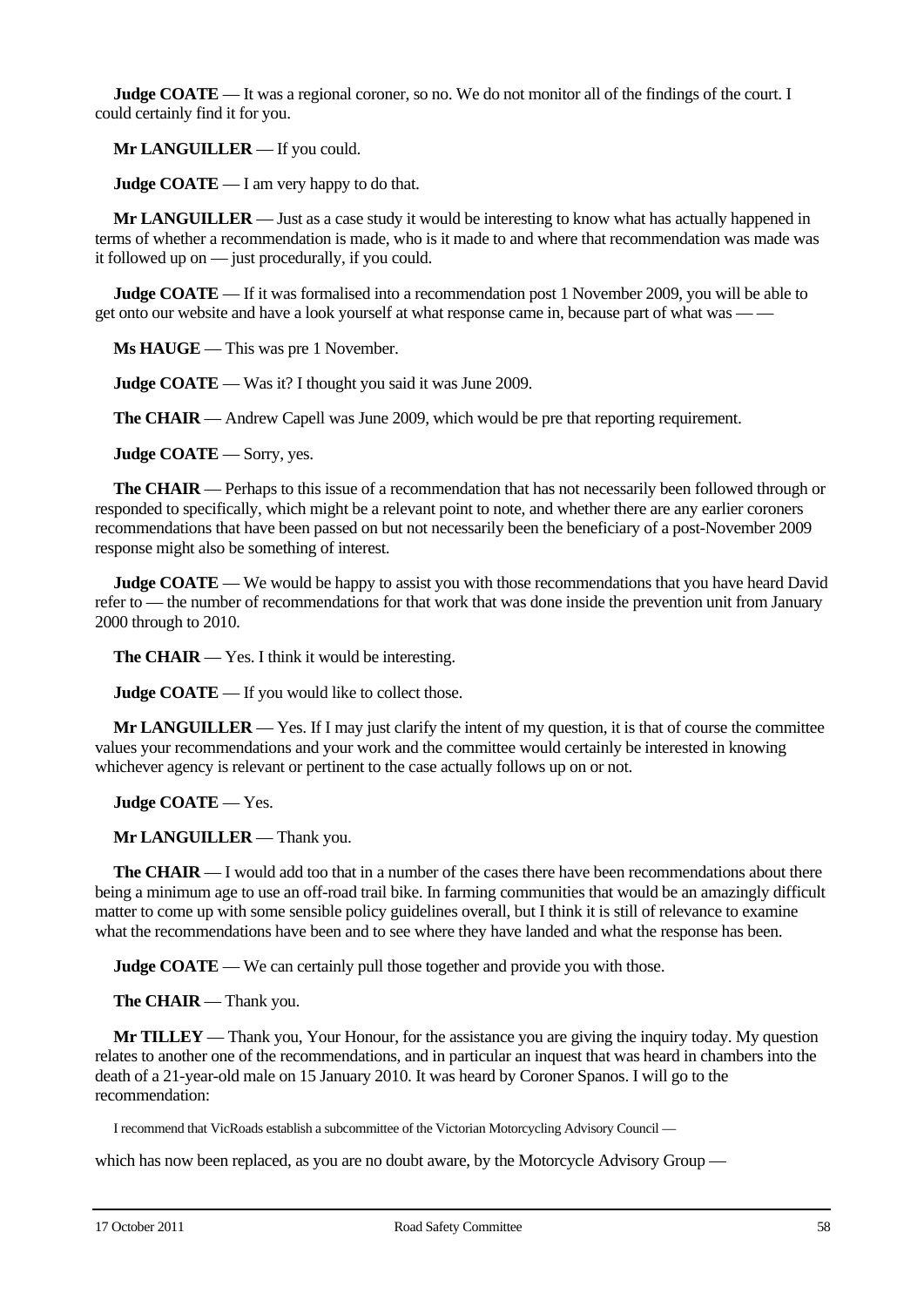whose prime responsibility is to examine off-road motorcycling incidents in order to develop evidence-based strategies to reduce the number of injuries and fatalities.

You can take my question on notice and get back to the committee. Has the coroner been advised by VicRoads that such a body — subcommittee — has been appointed or the recommendation has been taken on board as yet?

**Judge COATE** — We can certainly find that out for you and get back to you about that. That one is certainly — I will get the date right now — post-1 November 2009, so that one will be published.

**Ms HAUGE** — There should actually be a response from VicRoads on our website, but we are happy to send that through to you.

#### **Mr TILLEY** — Okay.

**Judge COATE** — Sometimes the response is, 'We are working on it', and that is understandable because some of these recommendations are obviously quite complex and take some time to actually implement, so it is not unreasonable that they say that at the three-month mark, because the three-month mark is the compulsory time at which they are required to respond. It might be that what they are telling us is that, 'Work is under way and we will continue to report back to you'. Part of what Samantha Hauge does as the manager of the unit is ensure that those responses are published up on our website as they come in so that the entire public of Victoria can look at what is happening in response to our recommendations. But we certainly can assist the committee and give you responses.

#### **The CHAIR** — Good. Thank you.

**Mr TILLEY** — Can I go on with an unrelated one, just to follow up in relation to the quality of inquest briefs submitted particularly by Victoria Police. You did make mention that the major collision unit investigates multiple fatalities in the state of Victoria, but those incidents where significant motorcycle fatalities occur will probably be single cycle and the investigation more than likely would be undertaken by the officer on the spot who does not necessarily have the breadth of experience that those who are part of the major collision unit would have. Are you able to give some comment in relation to the quality of the evidence that is provided by Victoria Police in enabling the court to be able to significantly investigate from that brief?

**Judge COATE** — The short answer is it is variable, the quality of the initial content of the investigation. We are doing some work on that with Victoria Police at the moment and trying to standardise the way in which that report material comes to us depending on the nature of the investigation — there is quite a lot of work going on — but we, as the investigating coroner, also have the capacity of course to ask further questions, request further information, seek directed statements from individuals, and we will often do that. That is where the important work of the prevention unit comes in. If they say to us what is really important to understand about the particular circumstances of this death, the sorts of information that trained epidemiologists and people working in the health field can tell us and say, 'We have got no information about A, B and C and driver fatigue, driver clothing, driver attitudes. Can we please, through you, go back and get our investigating member to get that information for us?', we can do that. It is resource intensive and leads to complaints about delay, but the quality is important for us, so we will take that on and can do that. Our capacity to do that has been enhanced recently by the new act.

### **The CHAIR** — Thank you.

**Mr PERERA** — You have highlighted that one of the major impediments to responding to all motorcycling injuries has been the lack of a lead agency to coordinate efforts. Given the large amount of data collected by your office and also other agencies, how do you coordinate the data you have collected? Is there an issue?

**Judge COATE** — David?

**Mr HOGAN** — The question is in regards to the quality of the data available?

**Judge COATE** — And the sharing — —

**The CHAIR** — Do you share data with other organisations?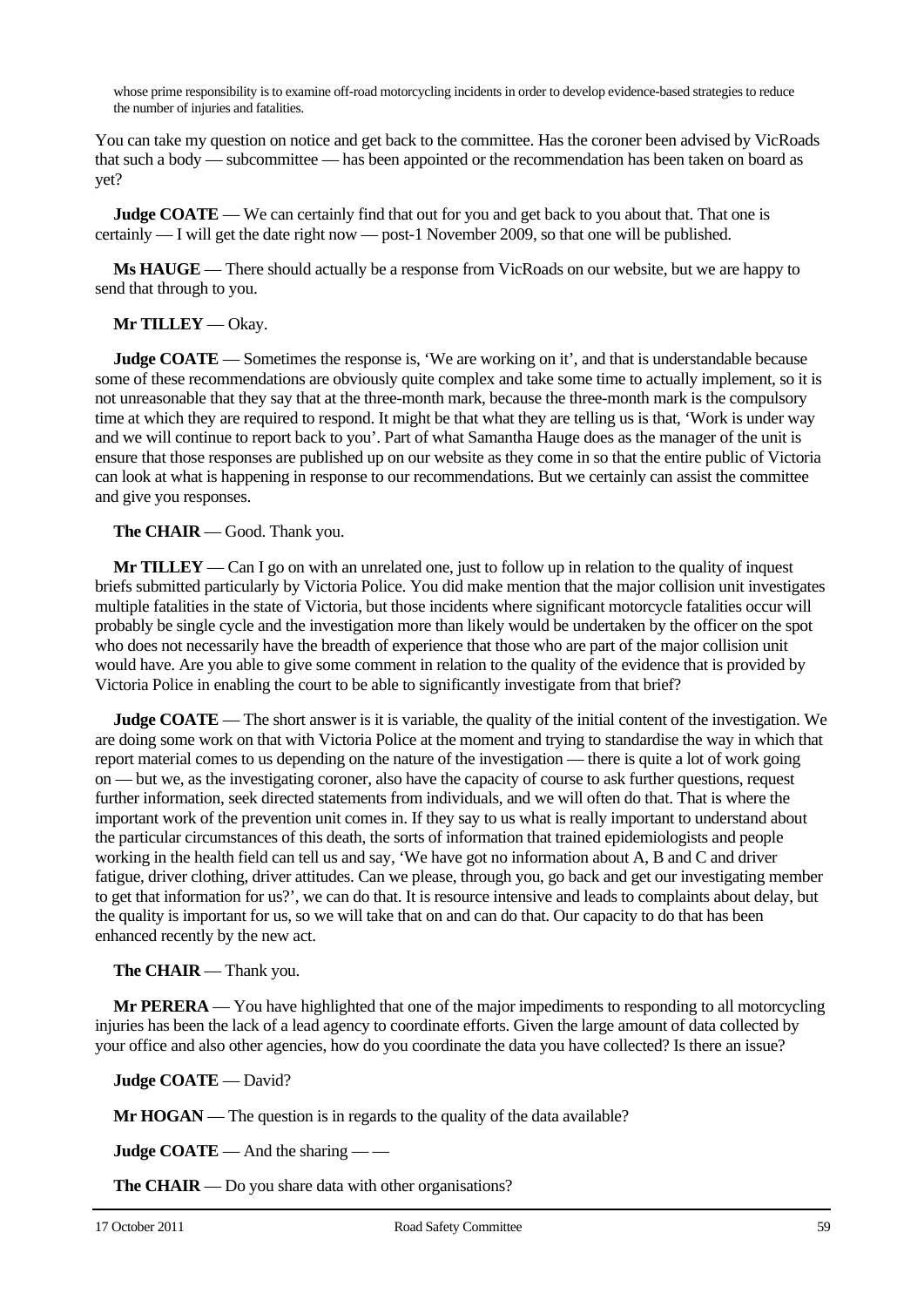#### **Ms HAUGE** — We are starting to.

**Mr HOGAN** — Yes. We are certainly starting to, but also through coronial findings. A lot of the data that we actually produce is included directly in the coronial findings. We ensure that they are directed to the relevant road safety agency so they can have access to that data basically. We also quite often have a fairly collaborative process — for instance, for off-road motorcycling we worked with the Department of Sustainability and Environment and also VicRoads in terms of identifying the distribution of the deaths around the state which had occurred on classified state roads and which had occurred technically off-road. That was a very collaborative relationship we had with those groups. But we would encourage road safety agencies if they request specific data that we have, to certainly make a request of the court for that data.

**Mr PERERA** — So the issue is not having a lead coordinating agency to get all the data?

**Mr HOGAN** — For us to collect this sort of data is very labour intensive because we need to get the briefs of evidence of all of the deaths essentially and manually hand code the different variables of the different risk factors that we have identified. When you compare that to the type of data collected for on-road crashes, which is all systematically collected by Victoria Police going through to VicRoads and then through to the TAC, there is not that sort of level of systematic coding, I guess, or systematic data collection for off-road deaths as there is for on-road. That sort of approach would be immensely beneficial because you would be able to essentially press a couple of buttons and get the type of answers that you want rather than spending months intensively researching these things.

**Mr PERERA** — Do you have any particular recommendations?

**Mr HOGAN** — Again, in line with the coronial recommendations that there be a multi-agency response to these types of deaths — I think that would certainly be warranted. I guess it would be up to those agencies or someone else to make the decision about how exactly they may collect that data and who would be the main agency responsible for the collation of that data.

**Ms HAUGE** — And perhaps if there is some agreement on what is universally collected. There are a lot of us out there and we are all handpicking what we want and what we are interested in. It would be good if there was agreement on the certain variables that were collected.

**Mr TILLEY** — Just on that, are you referring to the DCA codes in particular when the collision reports are prepared? Under those codes I think there are a hundred and something different scenarios for collecting crash data. So the off-road on those DCA codes could be expanded, incorporating — —

**Mr HOGAN** — That is the nature of what we would be suggesting, I guess, yes, in terms of having a standardised coding set. I cannot speak in any great detail about DCA, but having that sort of established dataset, as you would for on-road motorcycling, would be very beneficial for off-road.

**Mr ELSBURY** — Thank you very much, Your Honour, for coming this afternoon. My question is pretty straightforward. What specific outcomes would you like to see from the committee's inquiry?

**Mr TILLEY** — Where do you start?

**Mr ELSBURY** — I mean, there is the obvious of course, but what would you like to see as the result of all of this work that we are putting in?

**Judge COATE** — I think some of the issues that we have touched upon this afternoon with respect to interagency collaboration, that is a fairly common theme in terms of sometimes creating barriers between the ways in which all the various government and non-government agencies can do their work. So recommendations directed towards an enhancement of that interagency collaboration I think would be good. I think David has highlighted an area in particular of concern in terms of the trends that we are able to observe sitting inside our court about the off-road area, and so we would be very grateful to this inquiry if your attention was in particular focused on that. There were a very significant number of fatalities in that area where there does not appear to be, certainly on our observations at the moment, a particular lead agency or focus. I will leave it at that.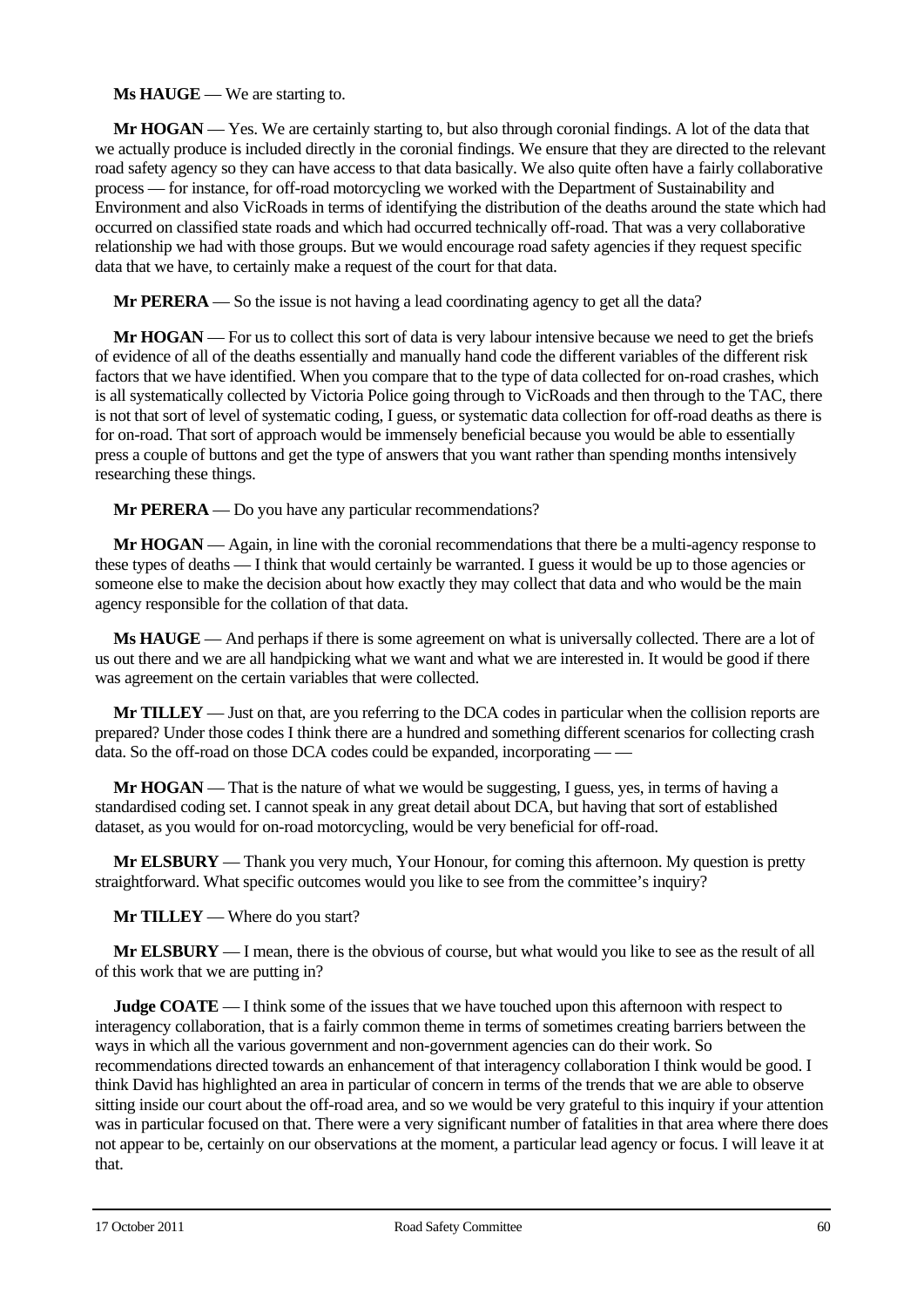**The CHAIR** — Should you have some other deliberations over the next period of time, feel free to liaise with our secretariat and executive officer, Your Honour. We would be happy to take any wider thoughts that may emerge there or through the work of David as he is doing some of the assessment of previous recommendations and where they may have finished and whether they need to be revived for the work of our committee.

**Judge COATE** — Yes, I will reserve on that issue. Once I am in the position to have a look at all of those recommendations that have come through, a few things might stand out from that body of recommendations that would be of use to highlight to you, so I will certainly do that.

**Ms HAUGE** — May I also just add that we have not looked at issues of the protective clothing or registration and all that only because it has not been referred into the unit since our establishment, so I know that we will touch on those issues down the track. But I just wanted to let you know that we are not remaining silent because we are not in support of some of those initiatives, or in support.

**The CHAIR** — Yes. Thank you. We are getting some good material in front of the inquiry in relation to some of those matters as well.

**Ms HAUGE** — Yes, that is right.

**Mr LANGUILLER** — I have a supplementary question given your comment, I am sorry, with your indulgence. I refer to the data collection and in fact to the very comment you just made in relation to protective and safety gear, and I quote from a submission that the committee received this morning from a rider who in fact survived a crash and, to be fair on you, is sitting in the public gallery, and he said:

I owe my life to wearing my protective gear.

Now if I may refer to your principal role of identifying the cause of death. Is it not the case that seeking information from other agencies that may be there and are there before you in relation to the wearing of protective gear, safety helmets and other things is in fact, if I may suggest, an important part of your data collection and an important part of you actually identifying the cause of death? I am asking, do you ask the question, 'Was the rider using protective gear, helmet and other gear?', and would that not be the cause of death or a contributing factor — —

**Judge COATE** — A contributing factor?

**Mr LANGUILLER** — Therefore if you do not do it as a matter of course — —

**Judge COATE** — If they were or were not wearing protection gear?

**Mr LANGUILLER** — Correct. I just took your comment on board in terms of you actually do not do it.

**Judge COATE** — I cannot do better than say it depends, because it really will depend on the circumstances in which the deaths occurred, and there are so many variables about those circumstances that to give a general answer might not be all that helpful. But to the question about whether or not it is important to understand whether or not a motorcycle rider who was fatally injured had protective gear, then my short answer to you is yes, it should be a question that is asked. Because we do not have a consistent set of questions that are asked as yet we might not, at first instance, get that information back. I hope that is helpful. I am just being as responsible  $\overline{a}$ s I can —

**Mr LANGUILLER** — It does, and to be fair I am mindful of the fact that it is labour intensive and I am mindful of resources, but if one may abstract from the issue of funding for a minute, in an ideal world would you not think that perhaps asking those questions and making sure that there is a standard set of questions which includes whether the rider was using protective safety gear or not should be part of your work?

**Judge COATE** — And to just come back and try to tie this together, on that note, Chair, with your permission, in answer to the question, 'What would be of assistance to you from this inquiry?', I have thought about that question. What would be of considerable assistance to us is if the committee identified, for example, a set of recurring issues that have come before you — like protective gear, fatigue, size of engine, experience of rider — as important recurring features and questions to ask at the time of investigation so that the coronial